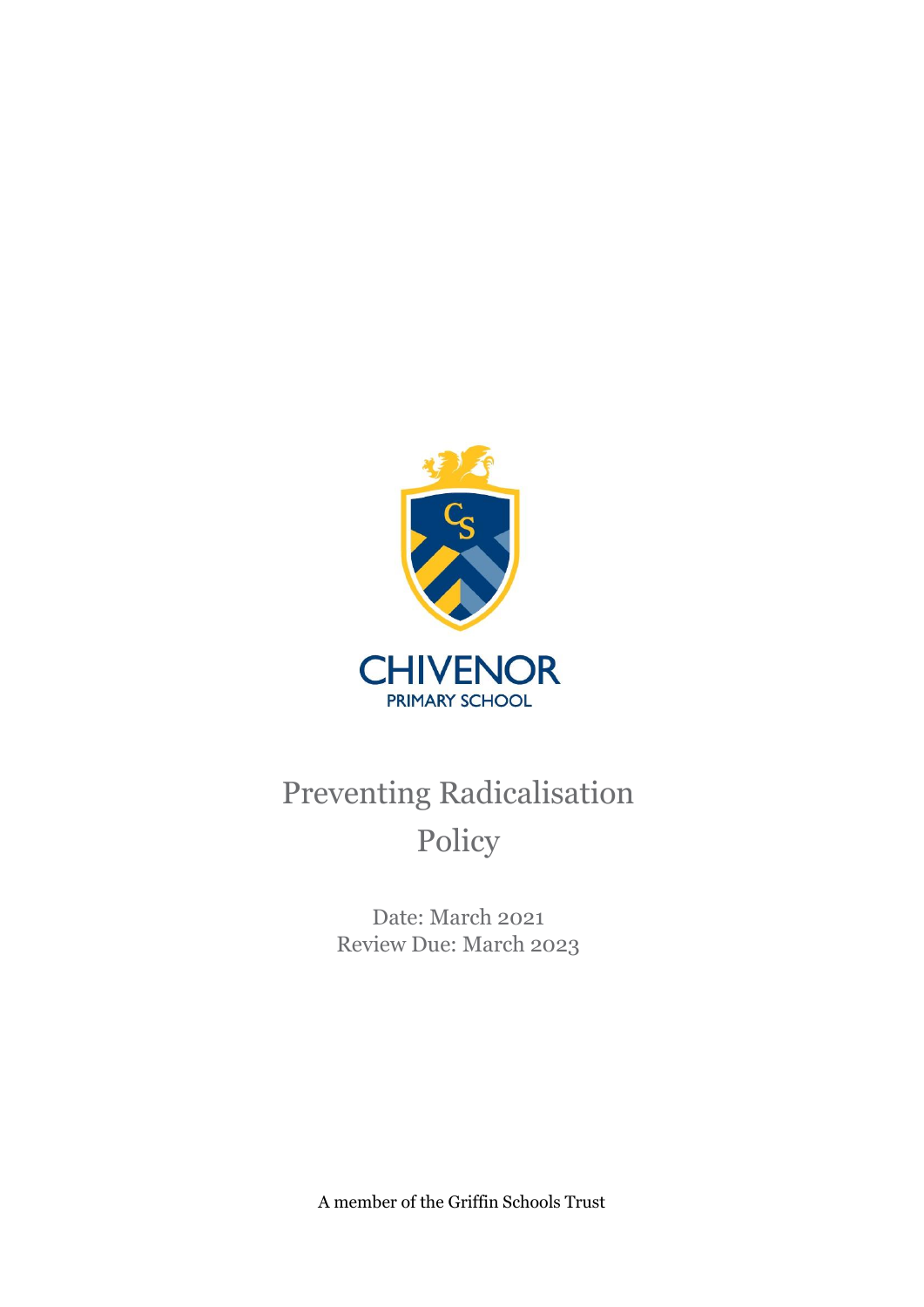

This 'Preventing Radicalisation Policy' is part of our commitment to keeping children safe. Since the 'Education and Inspections Act 2006' schools have a duty to promote community cohesion. Over the last few years, global events have led to a growth of extremist viewpoints, including advocacy of violent extremism.

Schools have an important part to play in both educating children and young people about extremism and recognising when pupils start to become radicalised. In March 2015, new statutory duties were placed on schools by the Counter Terrorism and Security Act (2015) which means they must work to prevent children being drawn into extremism.

Safeguarding children from all risks of harm is an important part of a school's work and protecting them from extremism is one aspect of that.

#### **Ethos**

At Chivenor Primary School we ensure that through our school vision, values, rules, diverse curriculum and teaching we promote tolerance and respect for all cultures, faiths and lifestyles. The Trust and local governing body also ensures that this ethos is reflected and implemented effectively in school policy and practice and that there are effective risk assessments in place to safeguard and promote children's welfare.

We have a duty to prepare our children for life in modern Britain and to keep them safe. Children who attend our school have the right to learn in safety. We do not tolerate bullying of any kind and will challenge derogatory language and behaviour towards others.

### Statutory Duties

The duty to prevent children and young people being radicalised is set out in the following documents.

- Counter Terrorism and Security Act (2015)
- Keeping Children Safe in Education (2018)
- Prevent Duty Guidance (2015)
- Working Together to Safeguard Children (2015)

### Non-statutory Guidance

 Promoting fundamental British values as part of SMSC in schools: Departmental advice for maintained schools (DfE 2014)

### Related Policies

- Acceptable Use (ICT) Policy
- Behaviour Policy
- Safeguarding and Child Protection Policy
- Equality Policy
- V1.0 Proud Traditions | Wide Horizons | High Achievement 2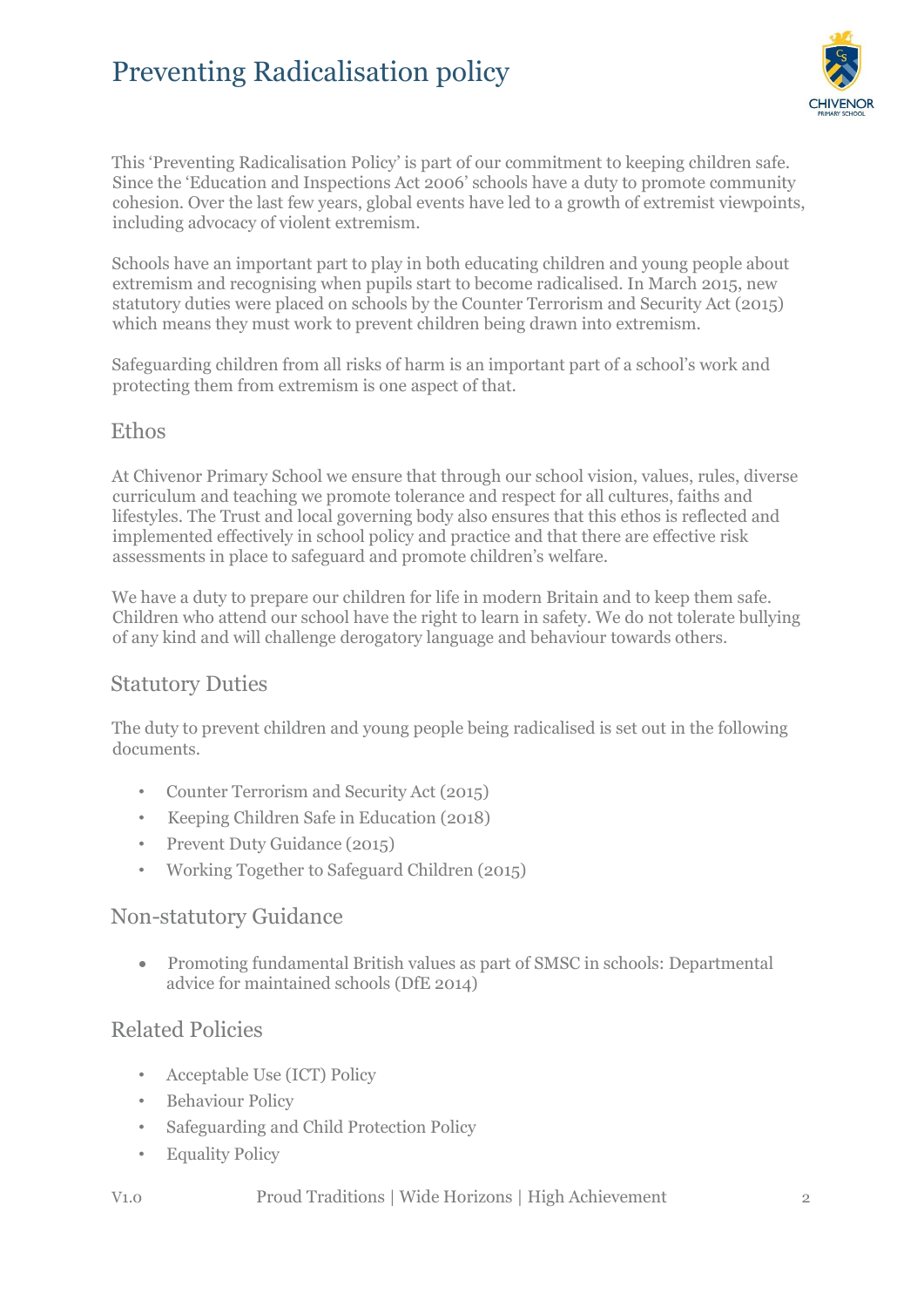

## Definitions

**Extremism** is defined in the 2011 Prevent strategy as vocal or active opposition to fundamental British values, including democracy, the rule of law, individual liberty and mutual respect and tolerance of different faiths and beliefs. We also include in our definition of extremism calls for the death of members of our armed forces, whether in this country or overseas.

**Radicalisation** refers to the process by which a person comes to support terrorism and extremist ideologies associated with terrorist groups.

**British Values** are democracy, the rule of law, individual liberty and mutual respect and tolerance of those with different faiths and beliefs.

## Roles and Responsibilities

## Role of the Head

It is the role of the head to:

- ensure that the school and its staff respond to preventing radicalisation on a daytoday basis
- ensure that the school's curriculum addresses the issues involved in radicalisation
- ensure that staff conduct is consistent with preventing radicalisation
- ensure staff training is up to date in radicalisation, in particular Prevent duty and training

## Role of Designated Safeguarding Lead

It is the role of the designated safeguarding lead to:

- ensure that staff understand the issues of radicalisation, are able to recognise the signs of vulnerability or radicalisation and know how to refer their concerns
- receive safeguarding concerns about children and young people who may be vulnerable to the risk of radicalisation or are showing signs of radicalisation
- make referrals to appropriate agencies with regard to concerns about radicalisation
- liaise with partners, including the local authority and the police
- report to the governing body on these matters

## Role of staff

It is the role of staff to understand the issues of radicalisation, are able to recognise the signs of vulnerability or radicalisation and know how to refer their concerns.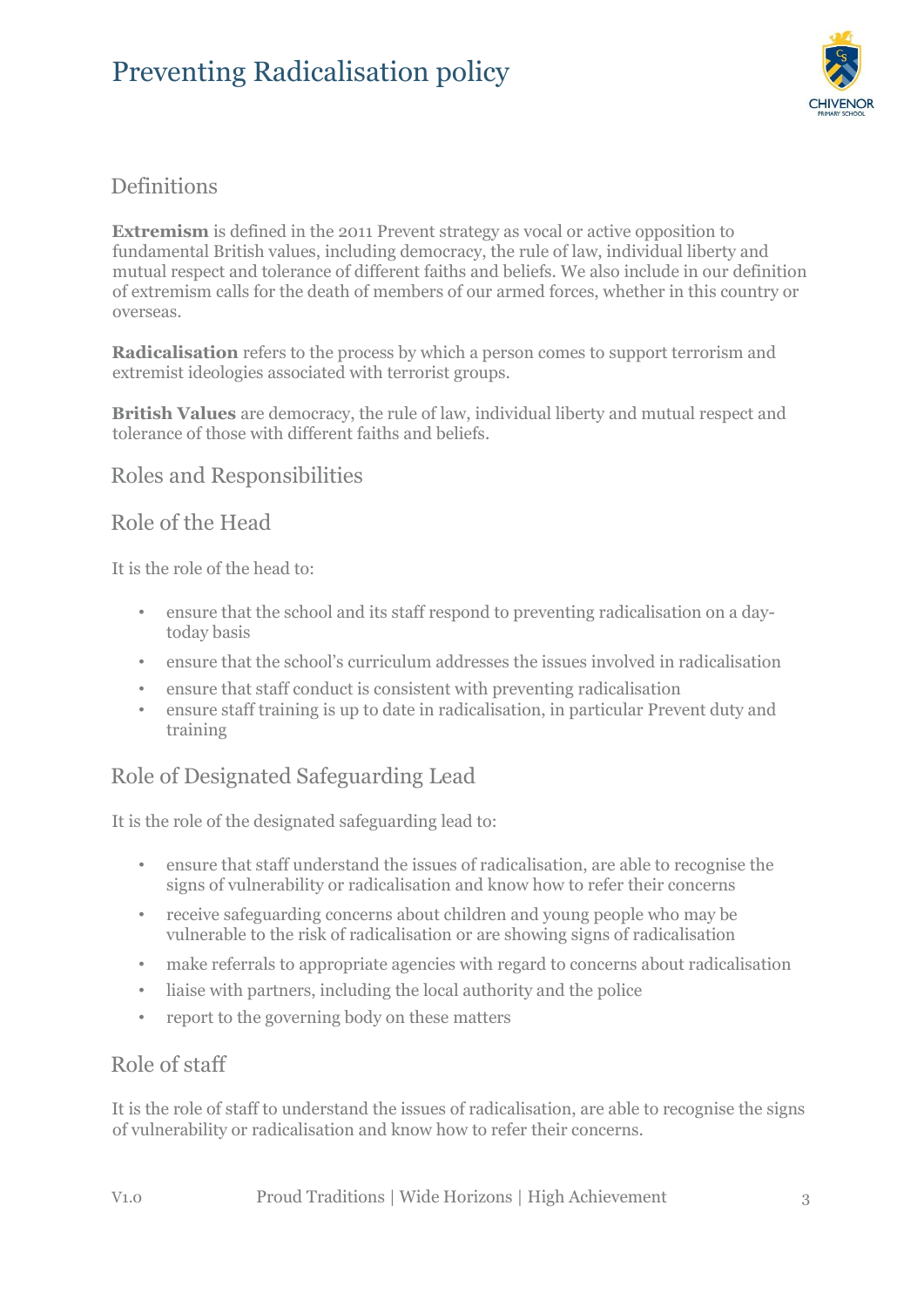

## Curriculum

We are committed to ensuring that our pupils are offered a broad and balanced curriculum that aims to prepare them for life in modern Britain. We encourage our pupils to be inquisitive learners who are open to new experiences and are tolerant of others. We have a values based education and behaviour policy.

These values support the development of the whole child as a reflective learner within a calm, caring, happy and purposeful atmosphere. Teaching the schools core values alongside the fundamental British Values supports quality teaching and learning, whilst making a positive contribution to the development of a fair, just and civil society.

## Online Safety

The internet provides children and young people with access to a wide-range of content, some of which is harmful. Extremists use the internet, including social media, to share their messages. The filtering systems used in our school blocks inappropriate content, including extremist content.

Where staff, children or visitors find unblocked extremist content they must report it to a senior member of staff.

We are aware that children and young people have access to unfiltered internet when using their mobile phones and staff are alert to the need for vigilance when pupils and parents/visitors are using their phones.

Pupils and staff know how to report internet content that is inappropriate or of concern.

### Staff Training

Staff will be given training to help them understand the issues of radicalisation, are able to recognise the signs of vulnerability or radicalisation and know how to refer their concerns. This information also forms part of induction safeguarding training. Staff are updated as.

### Safer Recruitment

We ensure that the staff we appoint to the school are suitable, our recruitment procedures are rigorous and we follow the statutory guidance published in *Keeping Children Safe in Education (2018).* Vetting and barring checks are undertaken on relevant people, including governors and volunteers.

## Visitors

Visitors to the school are made aware of our safeguarding and child protection policies on arrival at the school and are given information about what to do if they are concerned about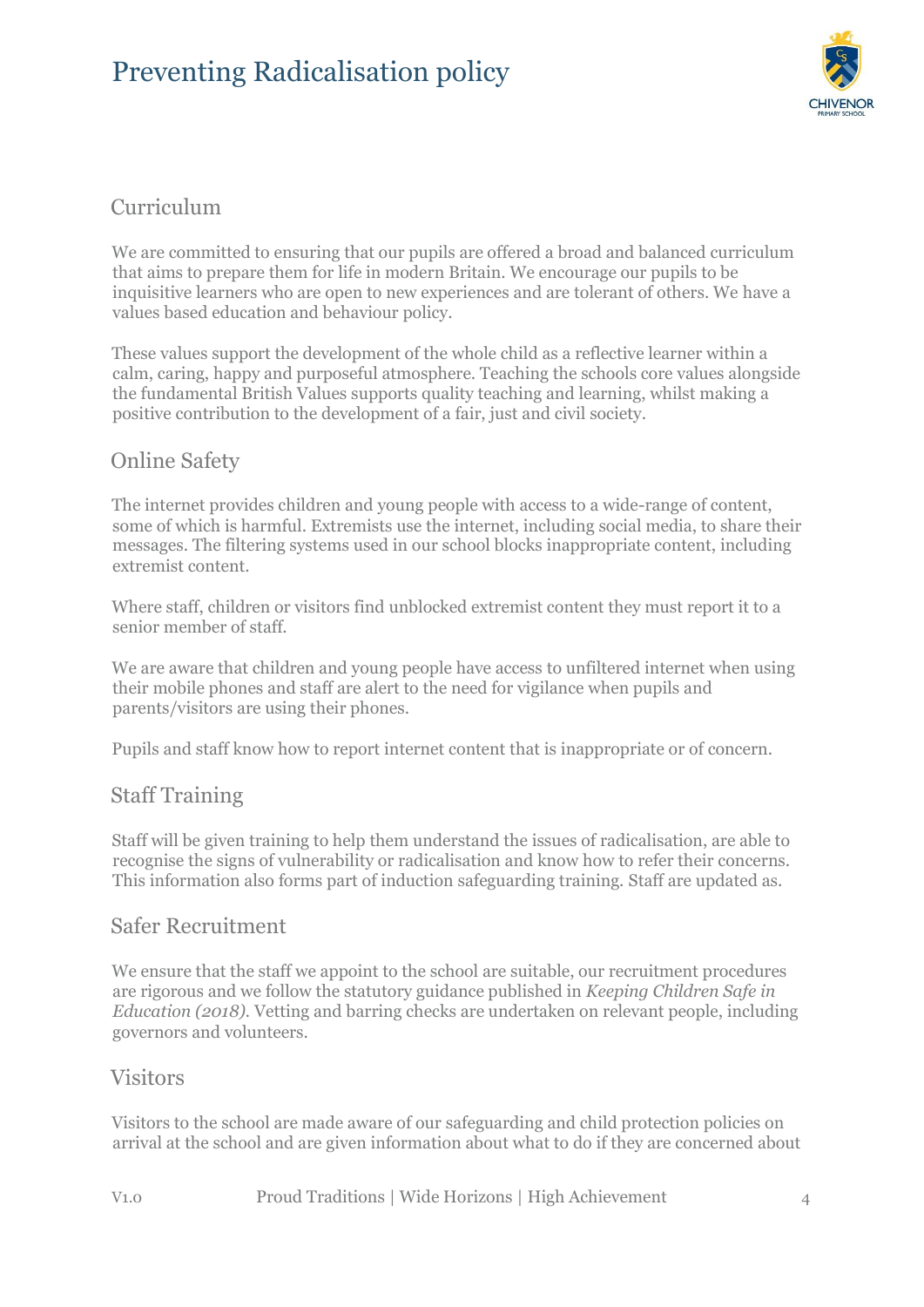

any aspect of child welfare. Staff must not invite speakers into school without first obtaining permission from the head.

### Signs of vulnerability

There are no known definitive indicators that a young person is vulnerable to radicalisation, but there are number of signs that together increase the risk. Signs of vulnerability include:

- underachievement
- being in possession of extremist literature
- poverty
- social exclusion
- traumatic events
- global or national events
- religious conversion
- change in behaviour
- extremist influences
- conflict with family over lifestyle
- confused identify
- victim or witness to race or hate crimes
- rejection by peers, family, social groups or faith

### Recognising Extremism

Early indicators of radicalisation or extremism may include:

- showing sympathy for extremist causes
- glorifying violence, especially to other faiths or cultures
- making remarks or comments about being at extremist events or rallies outside school
- evidence of possessing illegal or extremist literature
- advocating messages similar to illegal organisations or other extremist groups
- out of character changes in dress, behaviour and peer relationships (but there are also very powerful narratives, programmes and networks that young people can come across online so involvement with particular groups may not be apparent.)
- secretive behaviour
- online searches or sharing extremist messages or social profiles
- intolerance of difference, including faith, culture, gender, race or sexuality
- graffiti, art work or writing that displays extremist themes
- attempts to impose extremist views or practices on others
- verbalising anti-Western or anti-British views